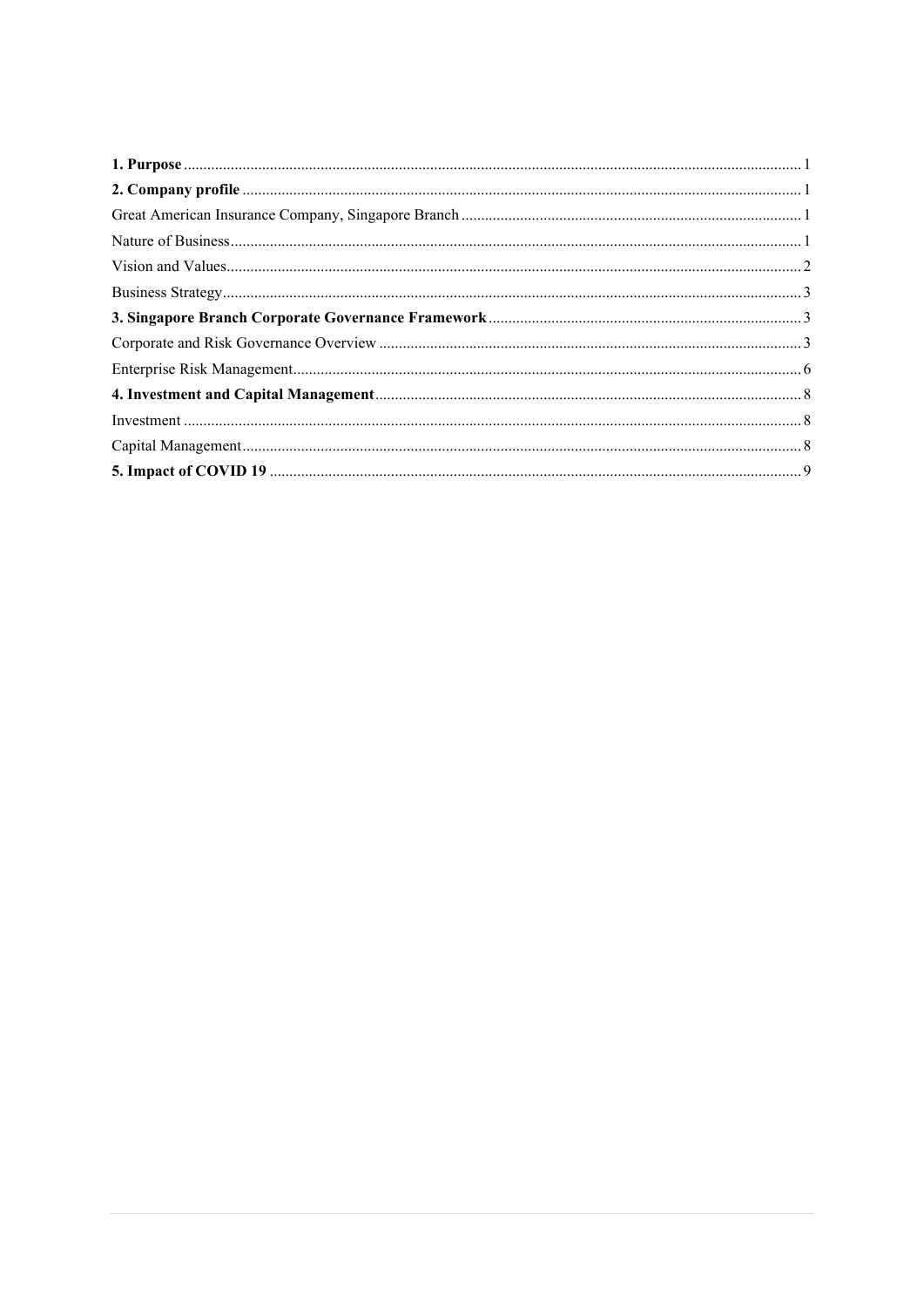# <span id="page-2-0"></span>**1. Purpose**

The disclosures in this document are made by Great American Insurance Company, Singapore Branch (the "Singapore Branch") pursuant to the requirements in MAS Notice 124 (the "Notice"). The following disclosures are meant to complement the existing disclosures of the Singapore Branch, Great American Insurance Company (the "Company"), and our parent company, American Financial Group, Inc. ("AFG")

# <span id="page-2-1"></span>**2. Company profile**

# <span id="page-2-2"></span>Great American Insurance Company, Singapore Branch

The Singapore Branch is a branch of Great American Insurance Company, headquartered in Cincinnati, Ohio, United States of America. The Singapore Branch was registered under the Companies Act Cap. 50 on 11 March 2015 and a license to carry on general insurance business in Singapore was granted by the Monetary Authority of Singapore ("MAS") on 15 May 2015.

The registered office of the Singapore Branch is 3 Temasek Avenue, #16-01, Centennial Tower, Singapore 039190.

## *Financial Strength*

Great American Insurance Company was founded in 1872, is rated "A+" (Superior) by A.M. Best as of December 3, 2021 and is one of only four property and casualty insurers to have maintained a financial strength rating of "A" (Excellent) or better from A.M. Best Company for over 110 years. The Company was also affirmed "A+ (Strong)" by Standard & Poor's as of June 1, 2021 and "A1 (Good)" by Moody's affirmed in January 28, 2021. Great American Insurance Company is the lead insurer of Great American Insurance Group (the "Group").

## <span id="page-2-3"></span>Nature of Business

The principal activity of the Singapore Branch consists of underwriting general insurance and reinsurance of different classes of insurance risks. The Singapore Branch's comprehensive portfolio of general insurance products provides an insurance solution to a broad array of industries in Singapore and the Asia region.

### **Marine Insurance**

Marine Insurance covers Cargo, Hull & Liability insurance. The Marine Cargo insurance coverage includes Single and Open cover, Annual Cover, Project Cover and Inland Transit Cargo insurance. Hull insurance includes Hull & Machinery, Builders' Risks and Pleasure craft, etc. Marine Liability insurance includes Protection & Indemnity, Multi-model Transport Operator Liability, Marine Third Party Liability, and Ship Repairer's Liability etc.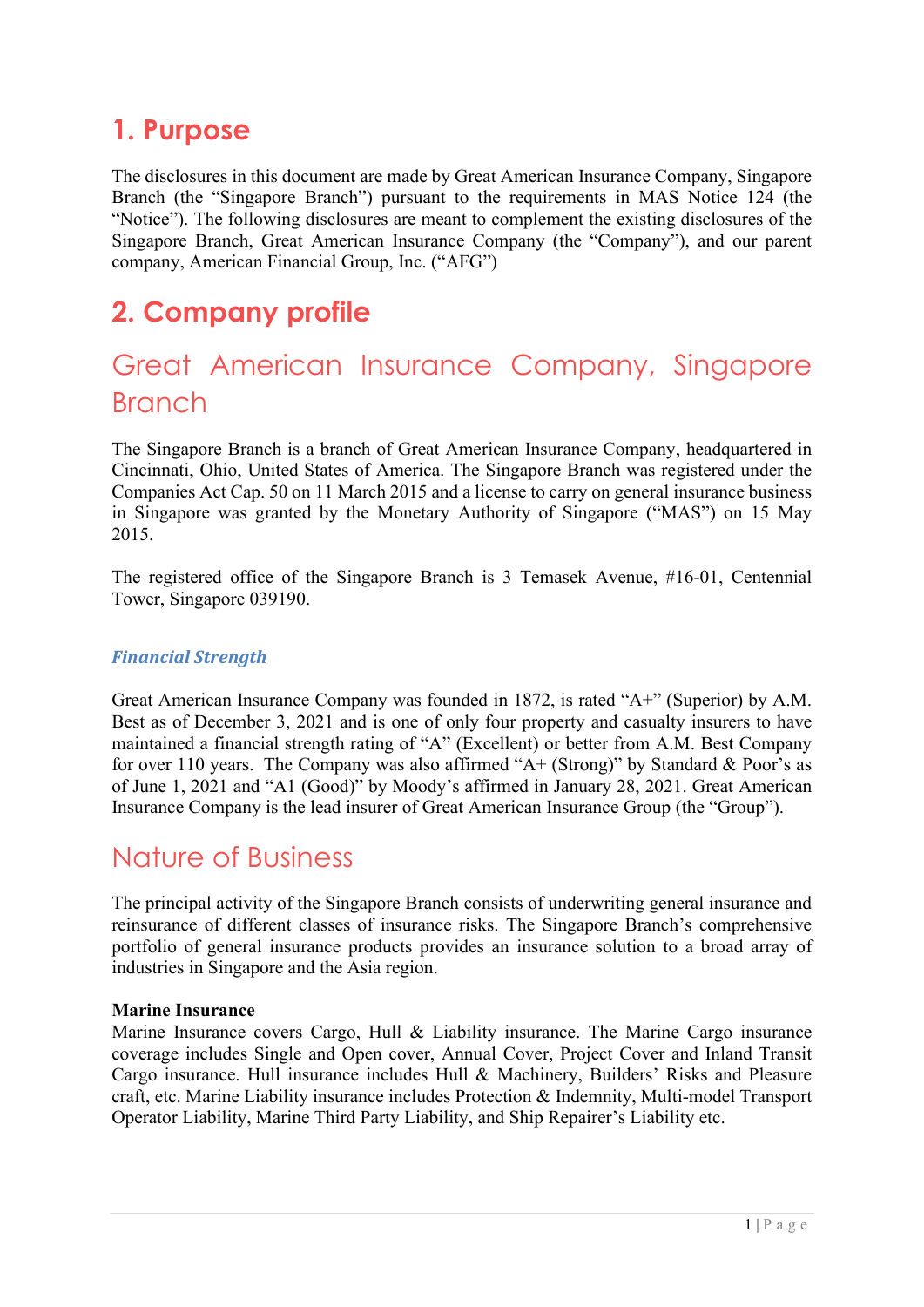### **Financial Lines Insurance**

Financial Lines insurance covers Professional Indemnity, Medical Malpractice, Directors' and Officers' liability, Technology liability and other forms of Errors and Omissions insurance for Professionals and Executives.

### **Property**

Property covers insurance for Industrial All Risks, Fire and Business Interruption insurance for all types of properties, and householder insurance on their residential properties.

### **Engineering**

Engineering covers insurance for Contractor's All Risks, Erection All Risks, Machinery Breakdown with Business Interruption, Electronic Equipment insurance, etc.

### **Casualty**

Casualty covers General Liability, Commercial and Private automotive, Work Injury, Personal Accident, Travel, etc.

# <span id="page-3-0"></span>Vision and Values

## *Our Vision*

"Delivered through our people, products and valued partnership, we will create a world class insurer that is admired by customers, competitors and stakeholders."

Our vision will be achieved by leveraging our team's experiences and capabilities to build and consolidate our target market position in the Singapore and the Asia region.

### *Our Values*

Our values underpin our business and will help drive us towards our stated vision. We encourage our employees to live our company values every day in business and in their communities. Our corporate values are:

- Accountability
- Clear & Open Communication
- Customer Focus
- Entrepreneurial Spirit
- Family
- Integrity
- Respect for Others
- Self-Discipline
- Specialization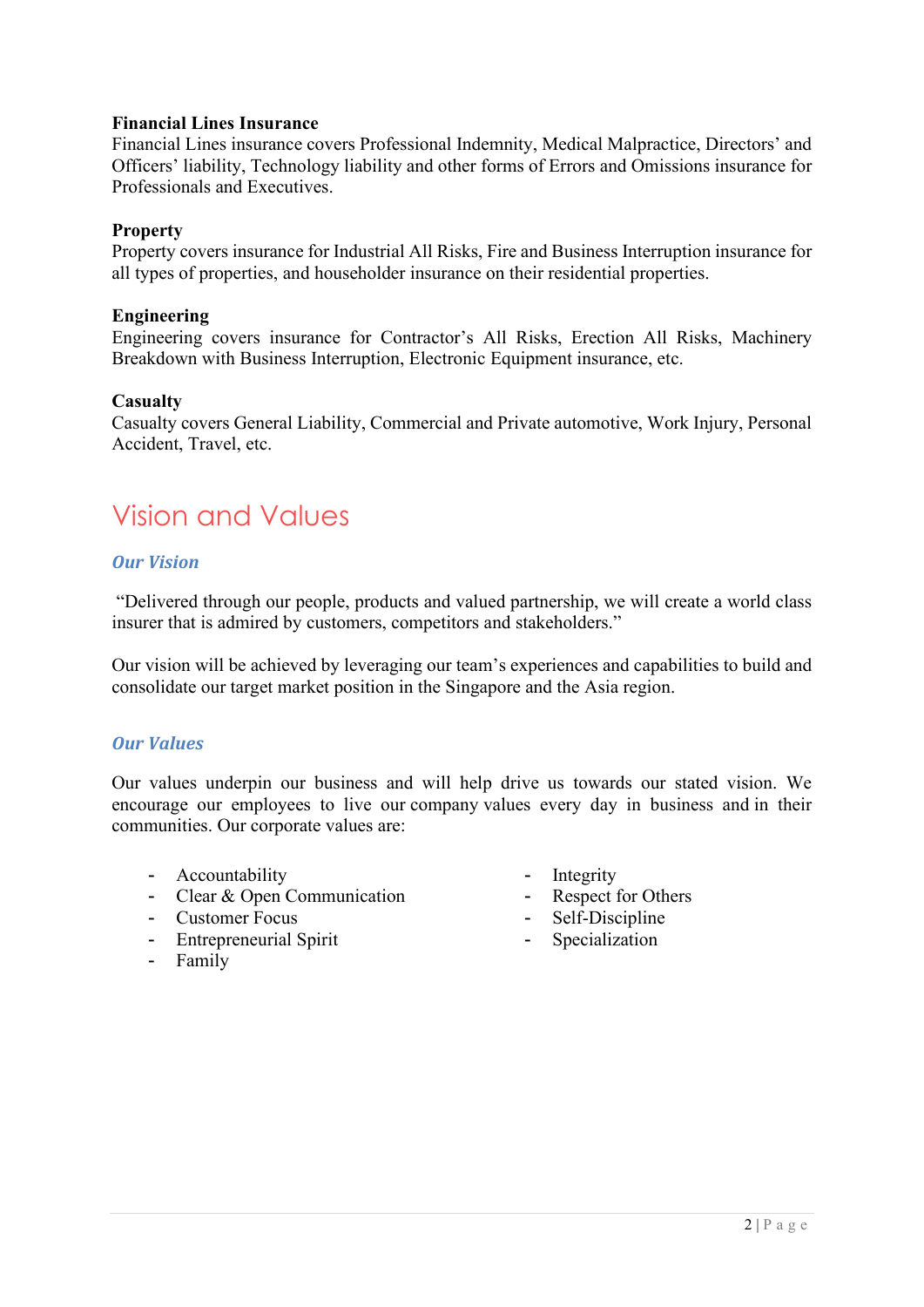## *Operating Philosophy*

**People.** We employ talented people based on technical competence, personal qualities and market relationships. Our people are trusted and have extensive experience in the local insurance markets.

**Products.** We develop products targeted to being the best coverage in our chosen segments. We focus on insurance products for which we have significant expertise and knowledge.

**Relationships.** We work hard to establish valued two-way relationships with our distribution channels.

# <span id="page-4-0"></span>Business Strategy

We continue to simplify our business in our Singapore branch by focusing on our core and preferred/profitable segments to achieve a sustainable outcome. This has streamlined how we manage our intermediaries and enabled significant cost reduction and improved risk management control.

In addition, we have systematically upgraded our core capabilities through tightening of our underwriting and distribution capability, taking a careful approach to risk selection and adopting a proactive claims management approach and practicing the values of the Company, with the purpose of achieving a consistent, efficient approach to our business

As we implement and enhance Great American's company culture across the Singapore Branch, today we are a more agile, disciplined, and progressive operation; and these qualities have well placed us in the market. Our people have readily adapted to changes imposed on them by the global response to COVID-19, continuing to execute our business plans and enhance our operation.

Our "ready to respond" approach and structured processes underpinned the strength of our performance in FY2021, which is vital to our ability to withstand and navigate the challenges ahead.

# <span id="page-4-1"></span>**3. Singapore Branch Corporate Governance Framework**

## <span id="page-4-2"></span>Corporate and Risk Governance Overview

The Company and the Singapore Branch maintain a high standard of corporate and risk governance. The corporate governance framework for the Singapore Branch is established in accordance to the guidelines issued by the Monetary Authority of Singapore and aligned with the Group's governance structure. The framework is developed to ensure there is proper governance and oversight by the Management Board and Group over the business and operations, internal controls and risk management of the Singapore Branch.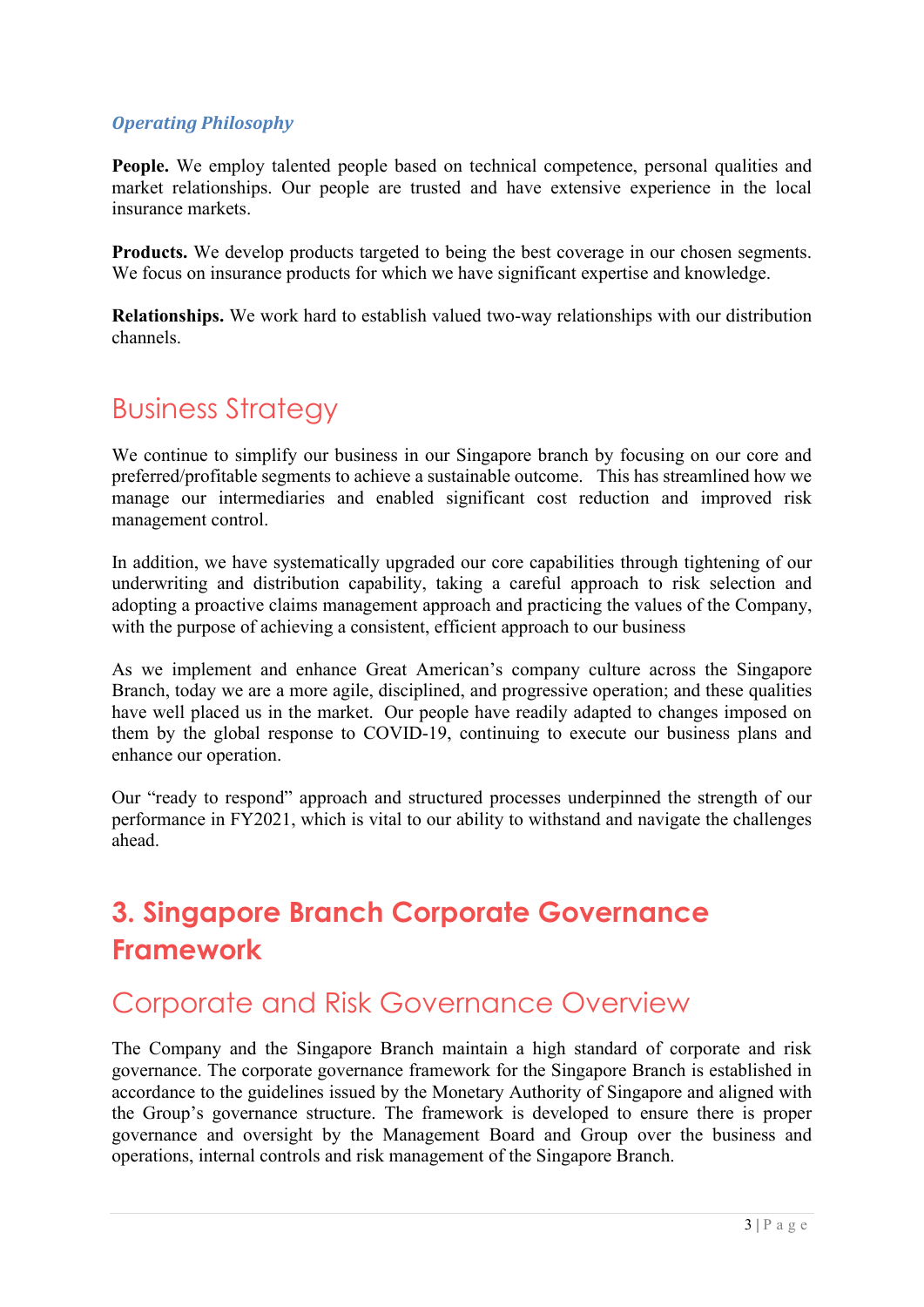### Singapore Executive Committee

The Singapore Executive Committee ("EC") oversees the day-to-day management of the Branch and ensures that all operations are functioning effectively. The EC members have the responsibility to ensure: all employees maintain strict conformance to company policies and procedures; that employees conform to the sound risk management and internal controlsystems that safeguard the interest of the Branch; review and ensure that the Singapore Operation manages and complies with technology risk governance and oversight and that the Branch is always in full compliance with all regulations.

The Singapore Executive Committee comprises:

- o Chief Executive Officer ("CEO")
- o Chief Financial & Operating Officer ("CFOO")
- o Director, Risk Management & Compliance
- o Director, Marine Southeast Asia
- o Director, North Asia Market
- o Director, Korea Market
- o Director, Distribution
- o Director, P&C Underwriting
- o Director, Specialty Lines Underwriting
- o Assistant Director, Claims
- o Assistant Director, IT

The Singapore Executive Committee meets monthly, and ad-hoc meetings are scheduled by the CEO as and when required.

#### Singapore Management Board

The Singapore Management Board ("SMB") oversees the governance of key risks including technology risk in the Branch operations and ensures that management processes across all business functions are in place and functioning effectively. Through regular reporting by the Risk management function to the SMB, the SMB ensures that the Branch maintains a sound risk management system and internal controls to safeguard stakeholders' interests and the Branch's assets.

The SMB comprises:

- From Great American Insurance Company's corporate officers (the "Corporate Officers")
	- o Senior Vice President
	- o Senior Vice President, Chief Financial Officer and Treasurer
	- o Divisional Senior Vice President
	- o Divisional Vice President, Assistant General Counsel & Secretary (invitation)
- From the Singapore Branch
	- o Chief Executive Officer
	- o Chief Financial & Operating Officer
	- o Appointed Actuary (invitation)

The SMB meets at least four times annually.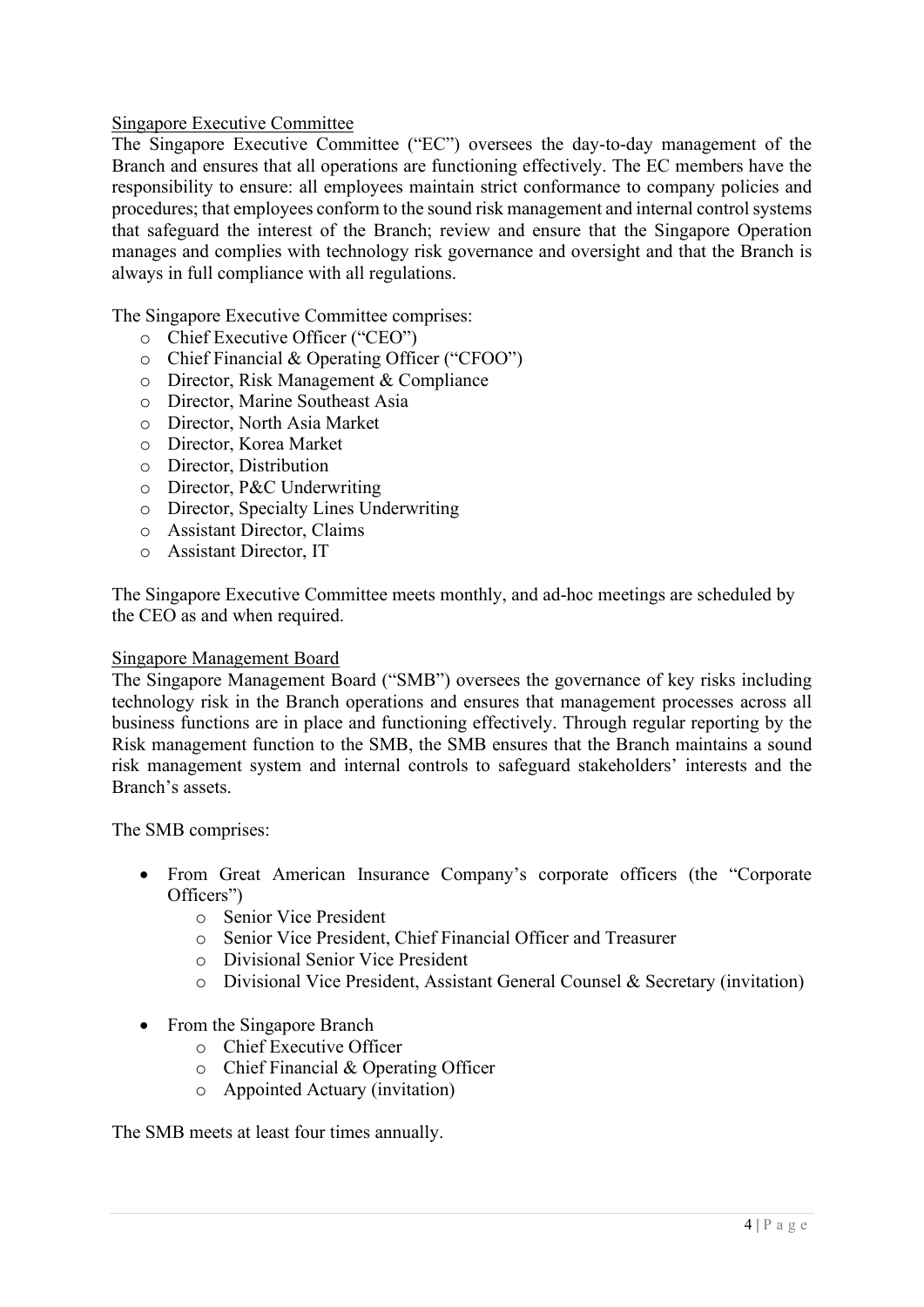### Investment Committee

The Investment Committee ("IC") was set up to assist the SMB in fulfilling its oversight responsibilities for investment activities and the consideration of issues arising from them.

The IC comprises:

- The Corporate Officers
	- o Senior Vice President
	- o Vice President and Assistant Treasurer
	- o Divisional Vice President, Assistant General Counsel & Secretary (invitation)
- From the Singapore Branch
	- o Chief Executive Officer
	- o Chief Financial & Operating Officer
	- o Appointed Actuary (invitation)

The IC meets twice a year.

### Risk Management Committee

The Risk Management Committee ("RMC") was set up to assist the Singapore Management Board in fulfilling its governance responsibilities on effective risk management practices and sound internal controls, including the establishment of an Enterprise Risk Management ("ERM") framework that provide an overview of the risk policy architecture and process.

The RMC comprises:

- The Corporate Officers
	- o Senior Vice President
	- o Vice President and Assistant Treasurer
	- o Divisional Vice President, Assistant General Counsel & Secretary (invitation)
- From the Singapore Branch
	- o Chief Executive Officer
	- o Chief Financial & Operating Officer
	- o Director, Risk Management & Compliance

The responsibilities of the RMC are to:

- Ensure that the material risks facing the Branch have been identified, that the risk profile adequately represents any issues relating to the Singapore Branch's control environment and that remedial actions are in place;
- Review reports on any material breaches of risk limits and the adequacy of proposed actions;
- Regularly review and monitor emerging risks, if any;
- Review Stress and Scenario Testing results and actions proposed or taken to address any identified risks and provide input into the selection of appropriate stress and scenario tests.
- Review the Own Risk and Solvency Assessment ("ORSA") approach and report; collaborate on the ORSA with Corporate Office.

The Risk Management Committee meets at least twice a year.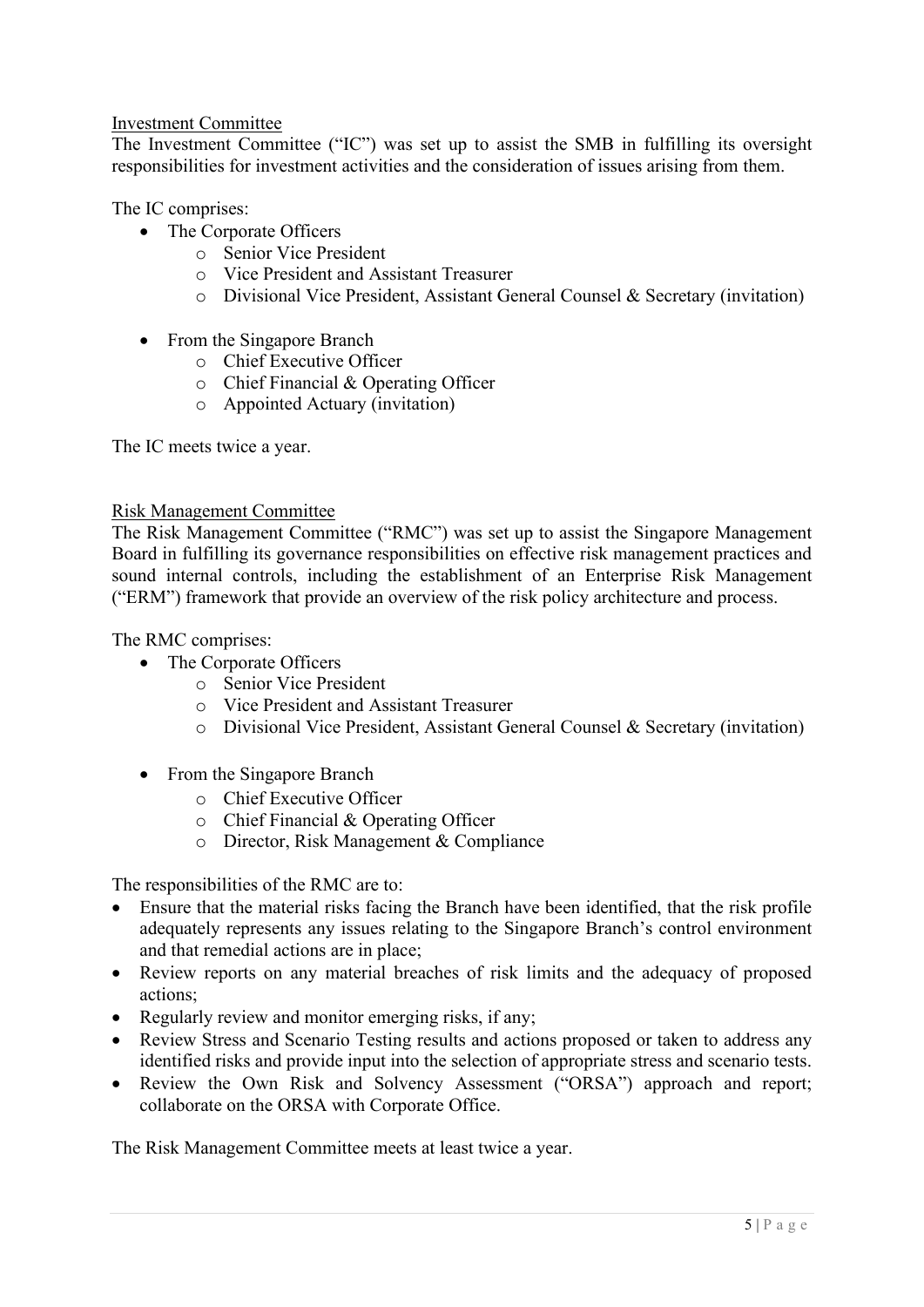Our Executive committee team, comprised of the CEO, CFOO, Director, Risk Management & Compliance, Assistant Director, IT and the Divisional Heads, has the central role in maintaining adequate risk oversight of the business activities of the Singapore Branch. The members of this team are responsible for implementing processes and controls to measure and manage our business, operation and technology risks, as well as for ensuring compliance with regulatory requirements.

Our Corporate Office has oversight responsibility of our business activities and is consulted for feedback to improve our ERM and internal processes. Key management decisions are made by the Singapore Branch Executive committee team. The Corporate Office is kept informed and consulted where necessary. Through routine reporting and communication with the Corporate Office, the Singapore Branch is aware of any developments at Corporate Office or Group level, which may have an impact on the risk profile of the Singapore Branch. For the period under review, we did not note any material risk from the Corporate Office or the Group that might affect the Singapore Branch.

The Singapore Branch's Risk Management & Compliance Department is responsible for establishing effective risk management policies and procedures and disseminating changes in regulations to the appropriate parties.

The Branch adopts a three-tier risk management and defence approach. This encourages risk identification and awareness at all levels within the organisation. The three tiers are as follows:

- First line of defence The Singapore Branch's Executive committee team is the risk owner and is responsible for implementing the appropriate internal controls on risk management. Ensuring sound and prudent policies, standards and procedures for managing technology risks are established and maintained, and that standards and procedures are implemented effectively.
- Second line of defence The Risk Management Committee is responsible for fulfilling the governance responsibilities on effective risk management practices, including owning the ERM process that provides an overview of risk policy architecture and process. The committee is also responsible for reviewing the risks and actions taken by the first line of defence.
- Third line of defence Group Internal Audit provides an independent assurance and review of the effectiveness of risk management and internal controls.

The Risk Management Committee reviews our risk management policies and procedures annually and when there are regulatory changes/updates to ensure that our policies and procedures are effective.

# <span id="page-7-0"></span>Enterprise Risk Management

The Singapore Branch has an Enterprise Risk Management ("ERM") process, with the objective of managing uncertainty from business and operational risks and maintaining policyholder protection through the Risk Assessment Models in order to identify and address any potential risk.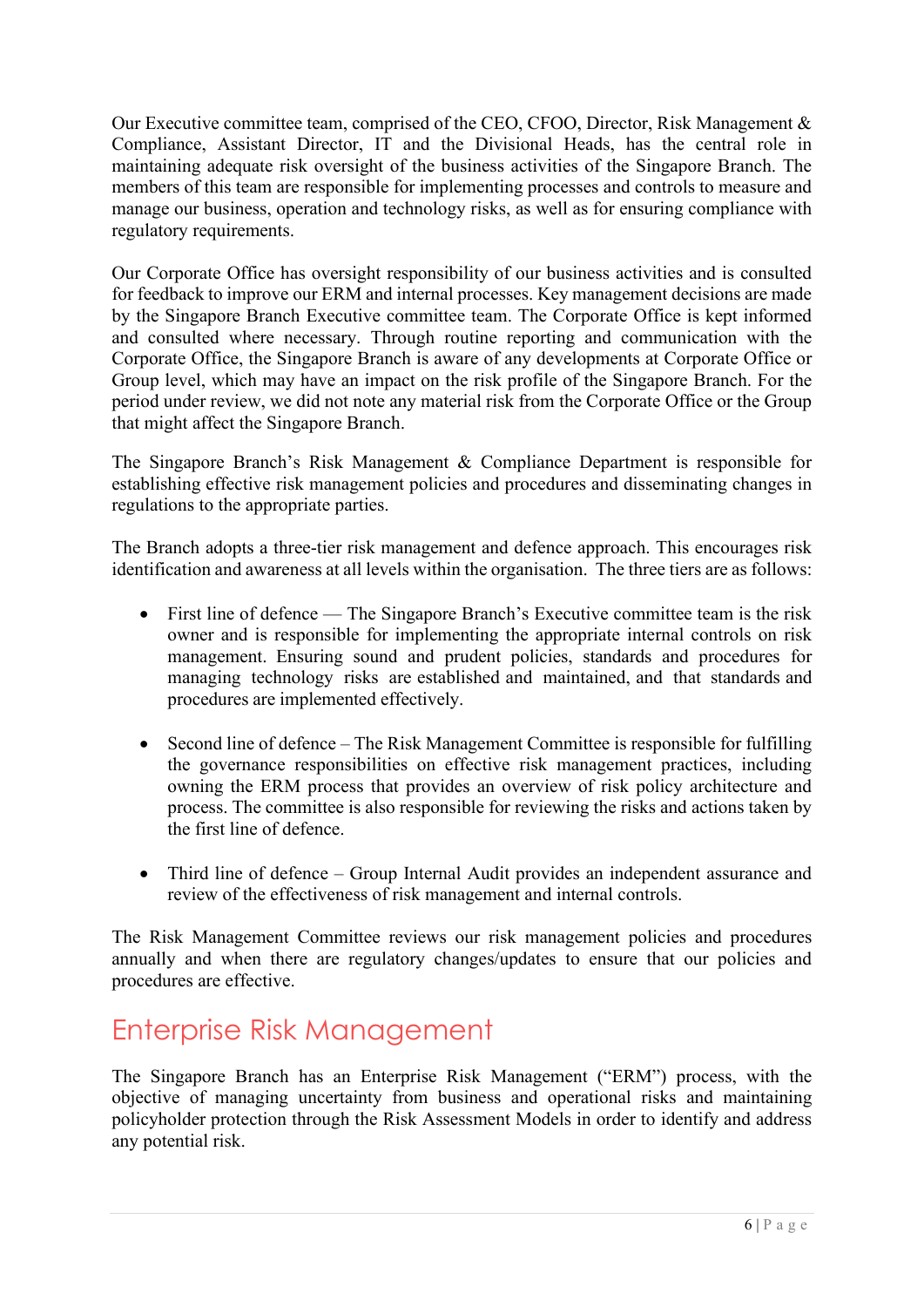In order to strategically address risk, the Singapore Branch works closely with the Corporate Office and takes into account the local insurance markets and local regulatory environments. The Singapore Branch's pre-determined risk types are:

| <b>Risk Type</b>              | <b>Definition of Risk Type</b>                                                                                |
|-------------------------------|---------------------------------------------------------------------------------------------------------------|
| 1. Strategic Risk             | The risk of the inability to implement appropriate business plans, to make                                    |
|                               | decisions, to allocate resources or to adapt to changes in the business                                       |
|                               | environment which adversely affect the Singapore Branch's competitive                                         |
|                               | position and financial condition.                                                                             |
| 2. Insurance Risk             | The risk of variations in the timing, frequency and severity of insured                                       |
|                               | events and claims settlements, relative to the expectations at the time of                                    |
|                               | underwriting.                                                                                                 |
|                               | Insurance risk relates to the following sub-risk types.                                                       |
| $2(a)$ Catastrophe            | The risk of a material increase in claims occurring over a short period of                                    |
| Risk                          | time from a single event or series of events.                                                                 |
| $2(b)$ Reserve                | The risk of adverse reserve development on prior accident years which                                         |
| <b>Risk</b>                   | weakens the balance sheet and introduces additional uncertainty into                                          |
|                               | pricing decisions.                                                                                            |
| 2(c)                          | The risk of losses due to poor underwriting discipline or underpricing.                                       |
| Underwriting /                |                                                                                                               |
| Pricing Risk                  |                                                                                                               |
| 2(d)                          | The risk of losses due to either:                                                                             |
| Aggregations /                | Multiple business units covering the same and/or related                                                      |
| Concentration                 | exposures;                                                                                                    |
| <b>Risk</b>                   | Related losses within markets, industries, or geographic area; or                                             |
|                               | High proportion of coverage or assets concentrated in specific                                                |
|                               | agencies, agents, insureds, companies or markets.                                                             |
| 3. Credit Risk                | The risk of not recovering money owed by third parties.                                                       |
| 4. Market Risk                | The risk of variability of the value of and returns on investments and the                                    |
|                               | variability of interest rates, foreign exchange rates and economy-wide                                        |
|                               | inflation on both assets and liabilities, excluding reserves.                                                 |
| 5. Liquidity Risk             | The risk to meet contractual obligations as they become due because of an                                     |
|                               | inability to liquidate assets or obtain adequate funding without incurring                                    |
|                               | unacceptable losses.                                                                                          |
| 6. Operational<br><b>Risk</b> | The risk of loss from inadequate or failed internal processes, people and<br>systems or from external events. |
|                               |                                                                                                               |
|                               | Operational risks relate to the following sub-risk types.                                                     |
| $6(a)$ Fraud                  | An act or omission intended to gain dishonest or unlawful advantage for                                       |
|                               | the party committing fraud or for other related parties.                                                      |
| $6(b)$ Human                  | The ability to recruit, educate, motivate and retain personnel who have the                                   |
| Capital                       | ability to carry out the Singapore Branch's strategic initiatives.                                            |
| $6(c)$ Legal &                | Compliance with current or proposed laws, rules, regulations and                                              |
| Regulatory                    | procedures; unfavourable rulings on litigation; and changes to laws and                                       |
|                               | regulations that adversely impact the current or future state of our business.                                |
| $6(d)$ Disasters              | Other external events causing an adverse material impact on the Singapore                                     |
|                               | Branch's capability to carry on its day to day normal operations.                                             |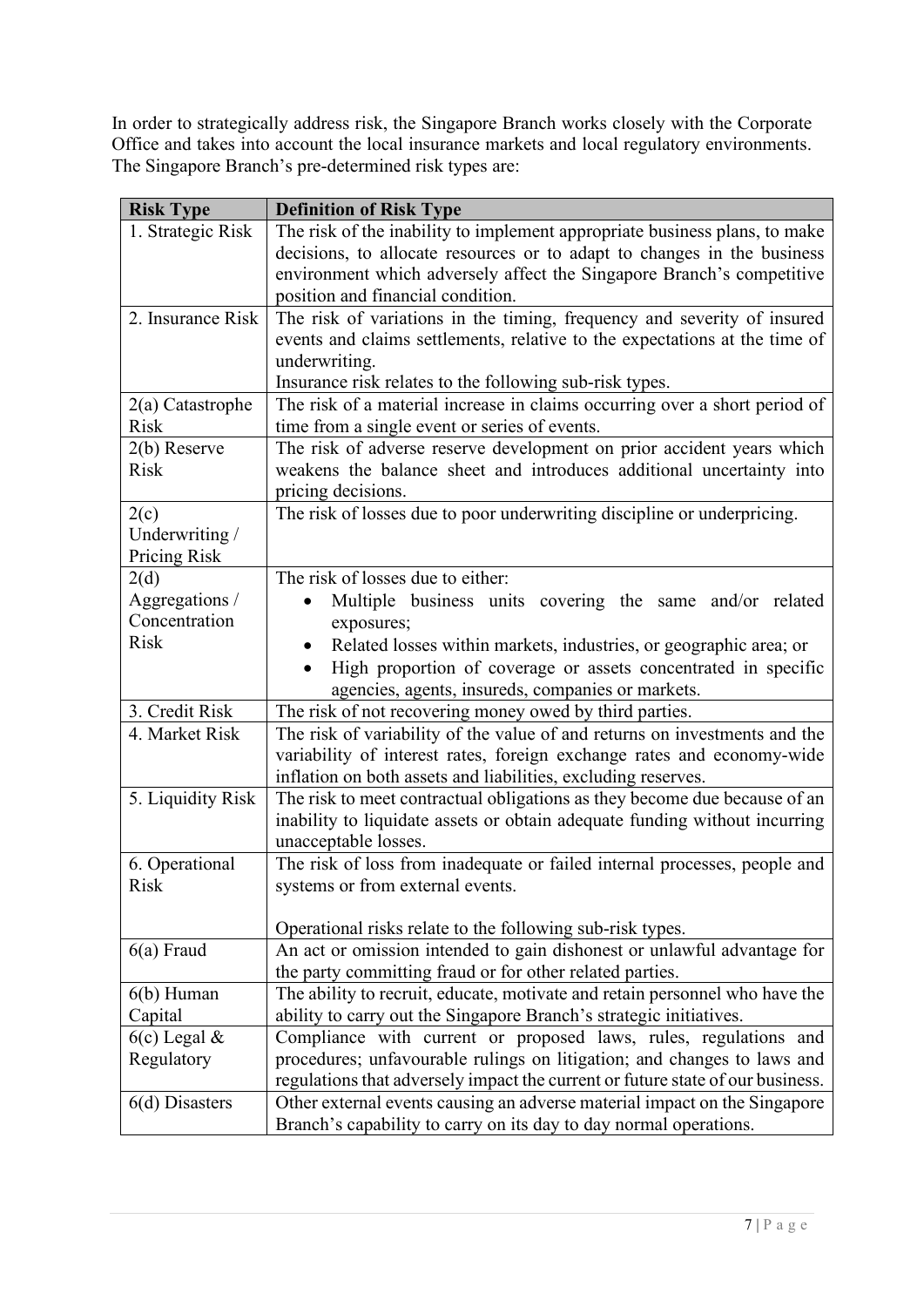| $6(e)$ Information<br>Technology | The capability, efficiency and reliability of our technology and data<br>resources. Specific risks result from:<br>Availability, Reliability and Recovery (interruption in data processing<br>capabilities); |
|----------------------------------|--------------------------------------------------------------------------------------------------------------------------------------------------------------------------------------------------------------|
|                                  | Information Security (internal/external breaches in safeguarding data);                                                                                                                                      |
|                                  | Technology Architecture and Development (current and future<br>٠<br>organization needs are not supported); and                                                                                               |
|                                  | Data Quality and Integrity (complete, accurate and relevant<br>٠<br>information is not available.)                                                                                                           |
| $6(f)$ Business<br>Processing    | Losses from failed transaction processing, including claims management.                                                                                                                                      |
| 7. Group Risk                    | The risk arising specifically from being part of the wider group,<br>including financial impact and loss of support from the Corporate Office.                                                               |
| 8. Reputation<br>Risk            | The risk to earnings and capital arising from an adverse perception of the<br>Branch on the part of existing and potential stakeholders, <i>i.e.</i> clients,<br>employees, intermediaries and regulators.   |

# <span id="page-9-0"></span>**4. Investment and Capital Management**

## <span id="page-9-1"></span>Investment

The primary investment objective of the Singapore Branch is to ensure that the funds will be available to meet the Company's primary insurance and reinsurance obligations. The investment portfolio shall be managed with a view to preserve capital and achieve reasonable returns relative to the applicable benchmark defined.

# <span id="page-9-2"></span>Capital Management

The primary objective of the Branch's capital management is to safeguard the Branch's ability to continue as a going concern, to maintain healthy capital ratios and to provide an adequate return to the shareholders.

The Branch is required to satisfy the Fund Solvency and Capital Adequacy Requirements prescribed under the Singapore Insurance Act (Chapter 142). The Branch monitors its capital level on a regular basis to assess whether such requirements are met, and reports to the MAS its fund solvency and capital adequacy positions at each quarter and annually. The Branch has complied with the solvency requirements during the financial year ended 31 December 2021.